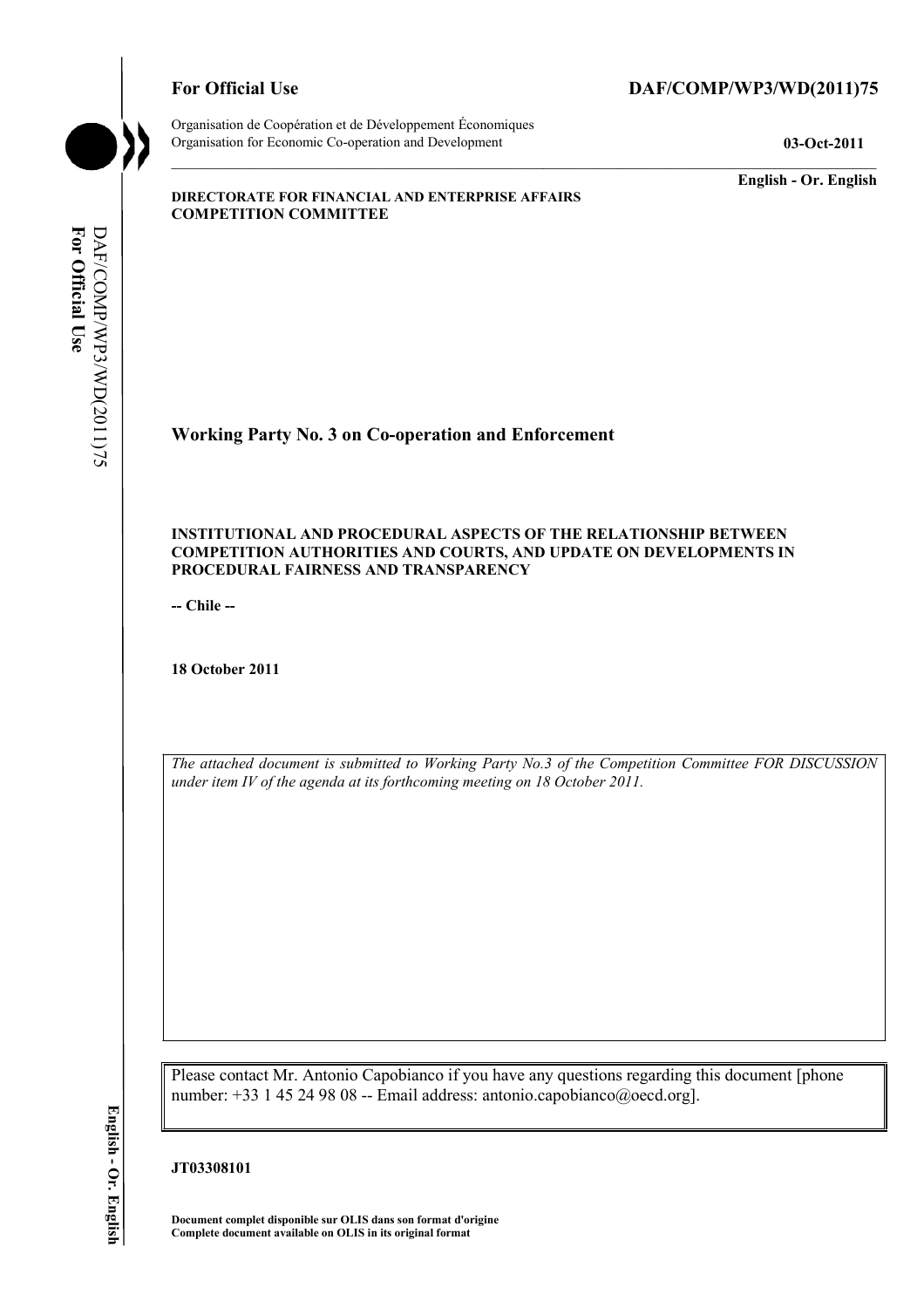# **1. Relationship between competition authorities in Chile: an administrative agency and a special judicial tribunal**

1. The institutional arrangement for competition law in Chile considers both an administrative body and a judicial body. The Fiscalía Nacional Económica (hereinafter, the "FNE"; also legally translated as "National Economic Prosecutor's Office") is an independent government competition agency in charge of detection, investigation and prosecution of competition law infringements, issuing also technical reports and performing competition advocacy activities. The Competition Tribunal ("Tribunal de Defensa de la Libre Competencia", hereinafter, the "TDLC") is the decisional judiciary body having exclusive jurisdiction on competition law and adjudicating in both adversarial procedures (such as cartels or dominance abuses) and non-adversarial ones (such as mergers). The TDLC's rulings are subject to appeal before the Supreme Court.

2. The FNE as a plaintiff in adversarial proceedings participates before the TDLC in the equivalent position as of any other party, with no special privileges. There are no special presumptions favoring FNE's claims grounded on its representation of the public interest in competition law issues. Both institutions are completely separated bodies, even located in different buildings.

3. In the case of adversarial proceedings initiated by private plaintiffs which are empowered of filing a complaint directly before the TDLC, if no complaint by the FNE is submitted in the same proceeding, the TDLC may request a technical report from the FNE, which may be used by the TDLC to base its decision, complementing the records the parties have submitted.

4. The following paragraphs summarize different activities the TDLC has to perform regarding the FNE's activities during FNE's investigation and once a formal proceeding has been initiated.

#### *1.1. TDLC's role during FNE's investigation or before a formal proceeding has been initiated at the TDLC*

5. The FNE should give a notice to the TDLC's President every time the records of an investigation will be kept secret as well as in cases when the Police will provide support for FNE's investigation<sup>1</sup>.

6. The FNE should request the authorization of the TDLC for omitting its legal duty of communicating to the investigated parties the initiation of an investigation<sup>2</sup>.

7. The TDLC should decide on complaints submitted by parties claiming harm due to the FNE's requests of information for its investigations<sup>3</sup>.

 $\frac{1}{1}$  Article 39 letter a) of the Competition Act provides that *"…With the knowledge of the President of the Competition Tribunal, the General Directorate of the Chilean Investigation Police shall provide to the National Economic Prosecutor the staff he requires for complying with the task indicated in this subsection or execute the specific proceedings requested with the same purpose. / The National Economic Prosecutor, with the knowledge of the President of the Competition Tribunal, may instruct that investigations that are initiated ex-officio or by virtue of complaints be restricted."* 

2 Article 39 letter a) of the Competition Act provides that *"…The National Economic Prosecutor may instruct that the affected party not be notified of the commencement of an investigation, with the authorization of the Competition Tribunal."* 

3 Article 39 letter h) of the Competition Act provides that *"…Individuals and the representatives of the legal entities from which the National Economic Prosecutor needs information whose delivery may cause damage to their interests or those of third parties may request the Competition Tribunal to dismiss the*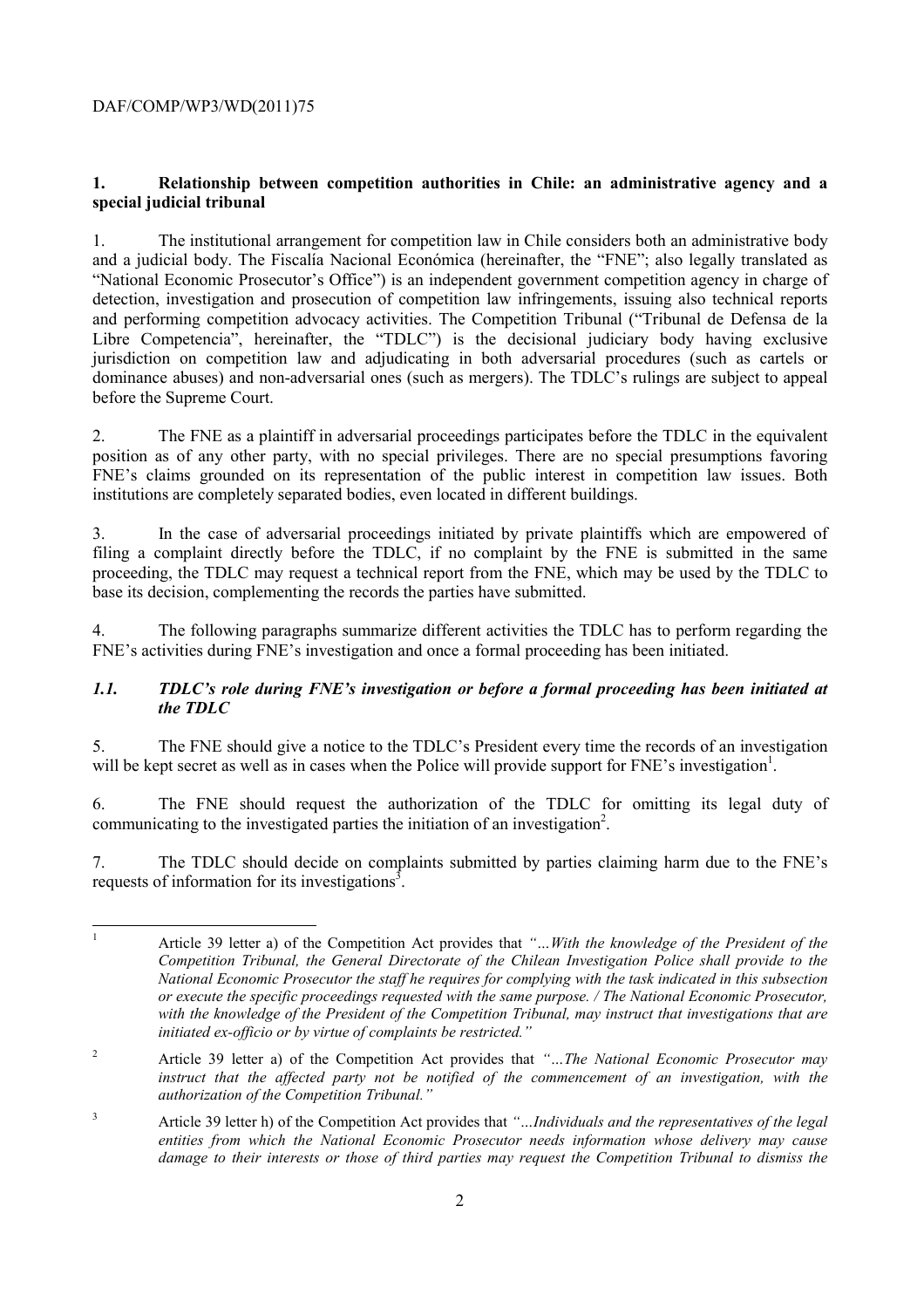8. The TDLC should evaluate and issue an authorization regarding FNE's petitions on special powers (i.e. wiretapping, dawn raids, seizures, etc.). In addition to TDLC's authorization, the FNE should obtain a warrant before a Court of Appeals' judge, in order to perform those powers $4$ .

The TDLC should evaluate and approve or reject non-judicial settlements that the FNE and a potential defendant may attain, as an alternative dispute resolution mechanism aimed at avoiding litigation, remedying competitive concerns as well<sup>5</sup>.

10. In cases of obstruction to FNE's investigations, the FNE may petition before a criminal judge the imposition of a prison term up to 15 days against the investigated individual, after an authorization by the TDLC has been issued<sup>6</sup>.

11. Before the initiation of an adversarial proceeding at the TDLC, the TDLC can order interim relief (cautionary injunctions aimed at preventing anticompetitive effects)<sup>7</sup>.

#### *1.2. TDLC's role after a formal proceeding before the TDLC has been initiated*

12. Adversarial proceedings can be initiated both by a complaint by the FNE or by a private plaintiff's complaint (or by other public body acting as a plaintiff). They cannot be initiated by the TDLC *ex officio*. An adversarial proceeding has the procedural form of a trial. The FNE or a private plaintiff submits by written the grounds for an accusation, the defendant(s) has a deadline for submitting a response or defense to the accusation. If there are facts that must be proven, a stage for submitting evidence takes place<sup>8</sup>. Evidence submitted can be commented by the parties. Thereafter, a public hearing where all the parties can present their arguments orally before the TDLC's five judge members closes the opportunities

*requirement totally or partially. This request must be justified and shall be submitted to the National Economic Prosecutor's Office within five days following the request made by this authority, whose effects*  will be suspended from the moment the relevant presentation is carried out. The Competition Tribunal *shall hear and resolve said request at its next meeting, with a verbal or written report from the National Economic Prosecutor, and its ruling shall not be susceptible to any kind of appeal."* 

- 4 Article 39 letter n) of the Competition Act provides that *"In serious and qualified cases in investigations aimed at proving the behaviour described in sub-section a) of Article 3, with prior approval of the Competition Tribunal, to request authorization from the relevant Magistrate of the Court of Appeals, through a grounded petition, that the police or the investigations police, under the guidance of an officer of the National Economic Prosecutor's Office, proceed to:..."*
- 5 Article 39 letter ñ) of the Competition Act provides that the National Economic Prosecutor shall have the power "*To sign extrajudicial agreements with economic agents involved in his investigations, in order to protect free competition in the markets. / The Tribunal shall review the agreement in a single hearing summoning the parties for that purpose, within five working days after receiving the information. During this proceeding, the Tribunal may hear pleadings by the parties. The Tribunal shall approve or reject the agreement within fifteen working days, counted from the date of the hearing. Once rendered, these resolutions shall be binding on the parties that appeared for the agreement, and only an objection before the same Tribunal may be brought against them...*
- 6 Article 42 of the Competition Act provides that *"People who obstruct investigations opened by the National Economic Prosecutor's Office in the scope of its functions may be arrested for up to 15 days. / The arrest warrant shall be issued by the competent criminal court judge, upon request by the National Economic Prosecutor, prior authorization by the Competition Tribunal."*
- 7 Article 25 of the Competition Act provides that *"The Tribunal may, at any stage of the trial or prior its commencement, decree all precautionary measures needed to avoid the negative effects of the conduct subject of the complaint and to safeguard the common interest, for the time deemed necessary…".*
- 8 Articles 20-22 of the Competition Act.

1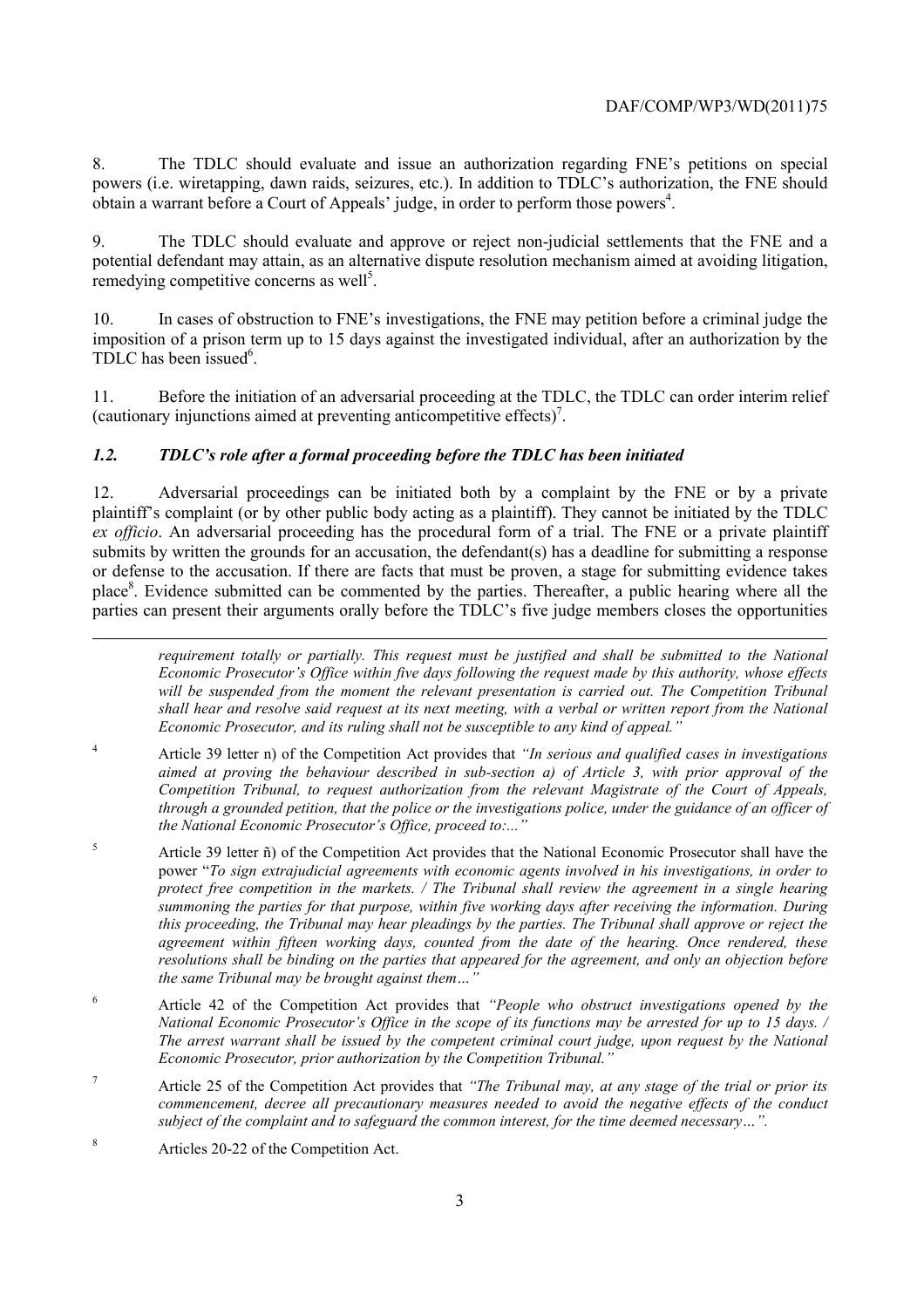for parties' activities within the procedure until the issuing of TDLC's ruling<sup>9</sup>. In this sense, the main role of the TDLC is to conduct and push forward the proceeding along its different stages. Additionally, the TDLC performs four major functions during these proceedings: it can promote the negotiation of a settlement between the parties and if parties settle, it have to approve or reject the settlement<sup>10</sup>; it can order  $-even$  after the final hearings– probative activities considered indispensable<sup>11</sup>; it can order interim cautionary injunctions aimed at preventing anticompetitive effects<sup>12</sup>; and, even though the procedure is public, the TDLC must avoid risks due to the dissemination of parties' sensitive commercial information and thus it should decree on petitions about the confidentiality of records, balancing protection of sensitive commercial information and due process and the right of defense<sup>13</sup>.

13. Non-adversarial proceedings, used for matters such as merger reviews or other consultations on competition law issues<sup>14</sup>, are less formal and allow for the participation of a broader number of interested persons. A decree issued by the TDLC communicates the initiation of a non-adversarial proceeding and is published in the Official Gazette and on the TDLC's web site. In addition, this decree is served to the FNE and to other relevant authorities, regulators, companies and economic actors. Served persons as well as any other person having a legitimate interest may submit by written their views on the issue in question within

<sup>-&</sup>lt;br>9 Article 23 of the Competition Act provides that *"Once the probatory term expires, the Tribunal shall declare so, and shall set the date and time for the hearing. The Tribunal shall hear pleadings from the parties' attorneys when requested by any of them."* 

<sup>10</sup> Article 22 of the Competition Act provides that *"After the term established in article 20 has expired, and whether or not the service of the procedure upon the interested parties was effected, the Tribunal may summon the parties to a conciliation hearing. If it is not considered pertinent to do so, or if said procedure has failed, the Tribunal shall set a twenty working days period for the submission of evidence. In the event that the conciliation has been reached, the Tribunal shall give its approval, provided that it does not infringe free competition. The appeal referred to in article 27 can be brought against the resolution that approves conciliation, by people who are allowed to litigate and who were not parties to such conciliation."* 

<sup>11</sup> Article 22 subsection 2° of the Competition Act provides that *"The Tribunal may instruct, at any stage of the case, even after the hearing when it turns out to be indispensable for clarifying those facts that still appear to be obscure and doubtful, the practice of the evidentiary proceedings that are deemed necessary."*

<sup>12</sup> *Ibidem*, supra footnote number 7.

<sup>13</sup> Articles 22 subsections 7° and ff. of the Competition Act provide that *"Instrumental proof may be presented up to ten days prior to the date set for the hearing of the case. Upon request by a party, the Tribunal may decree that access to those instruments that contain formulas, strategies or trade secrets or any other element which dissemination could significantly affect the competitive performance of the titleholder be restricted from third parties who are foreign to the process, or that they be kept confidential from the other party. […] / Without prejudice to the above, at any stage of the process and even as a means for better resolving the case, the Tribunal may order the relevant party, ex officio or upon request of the party, to prepare a public version of the document so that other parties may exercise their right to object to it or to observe it. / If the above-mentioned public version is insufficient as valid information for ruling on the case, the Tribunal may decree, ex-officio and by a justified resolution, the declassification of the document, and shall instruct that it be disclosed to the other parties."* 

<sup>&</sup>lt;sup>14</sup> The same procedure is used for other relevant but less frequent matters such as the issuing by the TDLC of reports required by sector regulations, aimed at defining whether a service is provided on competitive or monopolistic terms and thus whether price regulation is justified. It is used as well for the issuing of general instructions by the TDLC: according to the Competition Act, the TDLC has the power of issuing general instructions in accordance with the law, which shall be observed by individuals executing or entering into acts or contracts that are related to or that could infringe free competition (Article 18  $\mathbb{N}^{\circ}$  3 of the Competition Act).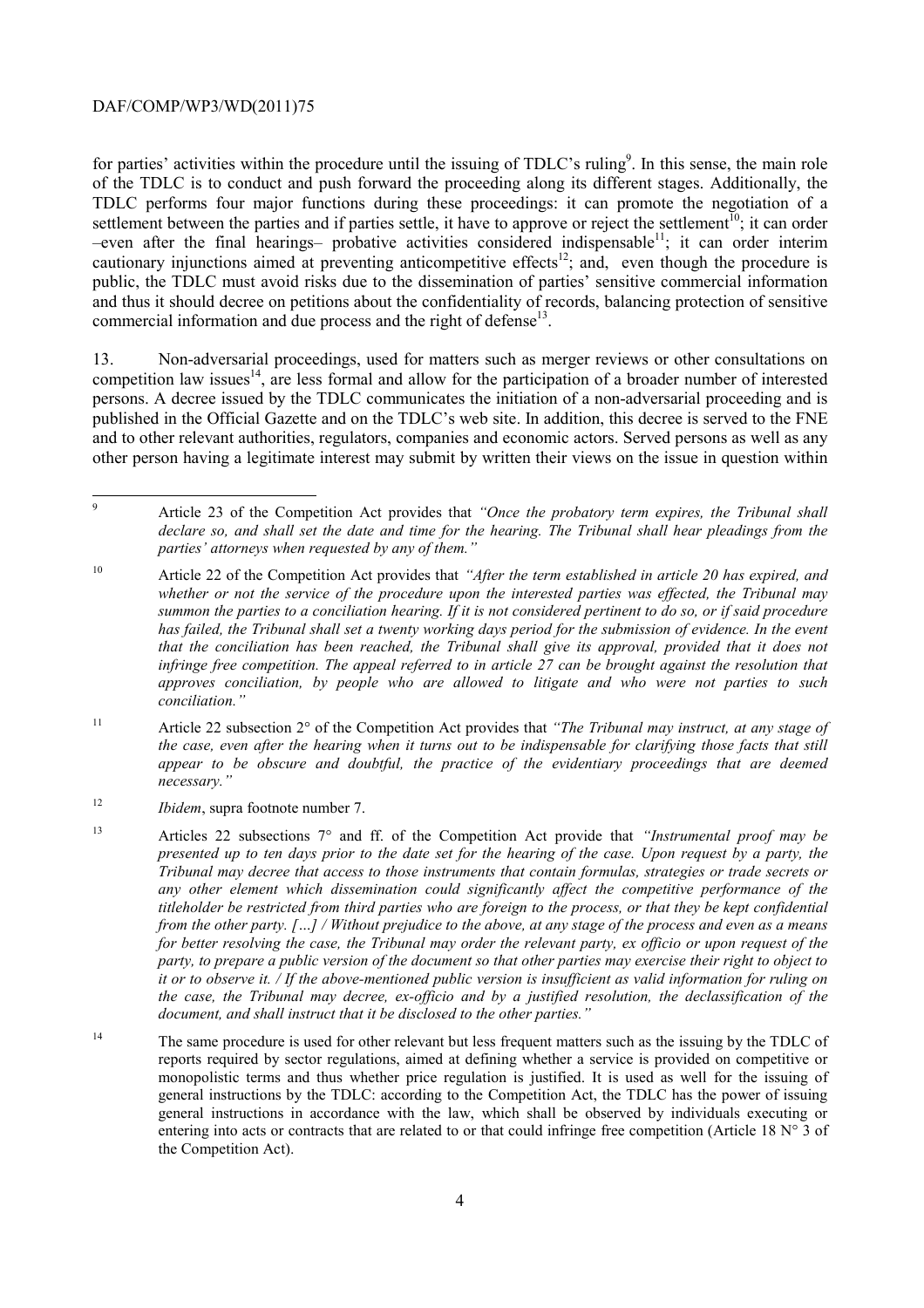a deadline. Thereafter, the TDLC will set the day and time for an open public hearing where parties that submitted their views by written will have the chance of presenting their arguments orally<sup>15</sup>. Again, the main role of the TDLC is to conduct and push forward the proceeding along its different stages, with the aim of obtaining optimal levels of information on the industry and markets potentially affected.

14. The presentation above is an overview of the relationship between the competition authorities in Chile, where the system considers an administrative agency, the FNE, and a judicial body, the TDLC. Revision of TDLC's decisions is a duty in charge of the Supreme Court (it is performed by a special chamber therein, in charge of constitutional and administrative matters). The length of the revision procedure before the Supreme Court is relatively short, taking in average between 6 months and 1 year. Thus, the Supreme Court is the judicial body having general competence which is most involved in the enforcement of competition law. For these reasons, in the remaining part of this contribution we will consider the Supreme Court first and thereafter other judicial, quasi-judicial and/or law enforcement bodies with which competition authorities have to deal more or less regularly.

#### **2. The role of the Supreme Court**

15. The Supreme Court (SC) has to perform a revision of TDLC's decisions that have been challenged by a special recourse called "*recurso de reclamación*". The mechanism is available in adversarial and non-adversarial proceedings. The procedure is not exactly neither an extended judicial review proceeding (since only the stage before the Supreme Court is considered) nor an appeal -new evidence cannot be submitted- but it is pretty similar to an appeal, where matters of fact (such as the accurately assessment by the TDLC of the evidence submitted) and of law (such as what are the elements of an infringement) are taken into account.

16. In the two years between August 2009 and July 2011, the SC issued 20 rulings regarding the review of TDLC's rulings issued in an adversarial proceeding. In 15 of the said 20 cases the SC upheld TDLC's decision.

17. Among the remaining 5 cases, one time the SC overruled in total a TDLC's condemnatory ruling on excessive prices charged by an infrastructure concessionaire<sup>16</sup>. In another excessive pricing case where the TDLC had punished water distribution  $\&$  sewage companies, the TDLC admitted the subsidiary petition of reducing the amount of the fines and revoked a TDLC's recommendation on regulatory amendments<sup>17</sup>. In other two cases, it was the FNE that had challenged the TDLC's decision and adjudicating on its favor, the SC raised the amount of the fines imposed: one case dealt with an exclusionary abuse in the distribution of matches<sup>18</sup>, the other one dealt with a horizontal agreement in urban passenger transportation market<sup>19</sup>. The remaining case (among the 5 in which the SC did not

<sup>15</sup> Competition Act, Article 31.

<sup>16</sup> SC, January 28th, 2011, docket number 6100-2010, overrules TDLC's Ruling N° 100/2010 TDLC (*Pto. Terrestre Los Andes*).

<sup>&</sup>lt;sup>17</sup> SC, May 18th, 2010 docket number 5443-2009, upheld in part and overruled in part TDLC's Ruling N° 85/2009 (*Sanitarias*).

<sup>&</sup>lt;sup>18</sup> SC, June 2nd, 2010, docket number 277-2010, adjudicated in favor of the FNE and private plaintiff recourses, raising the amount of the fine determined by Ruling N° 90/2009 TDLC (*Fósforos*).

<sup>19</sup> SC, December 29th, 2010, docket number 1746-2010, adjudicated in favor of the FNE's recourse, raising the amount of the fine determined by Ruling N° 94/2010 TDLC (*Transportes Central – Osorno*).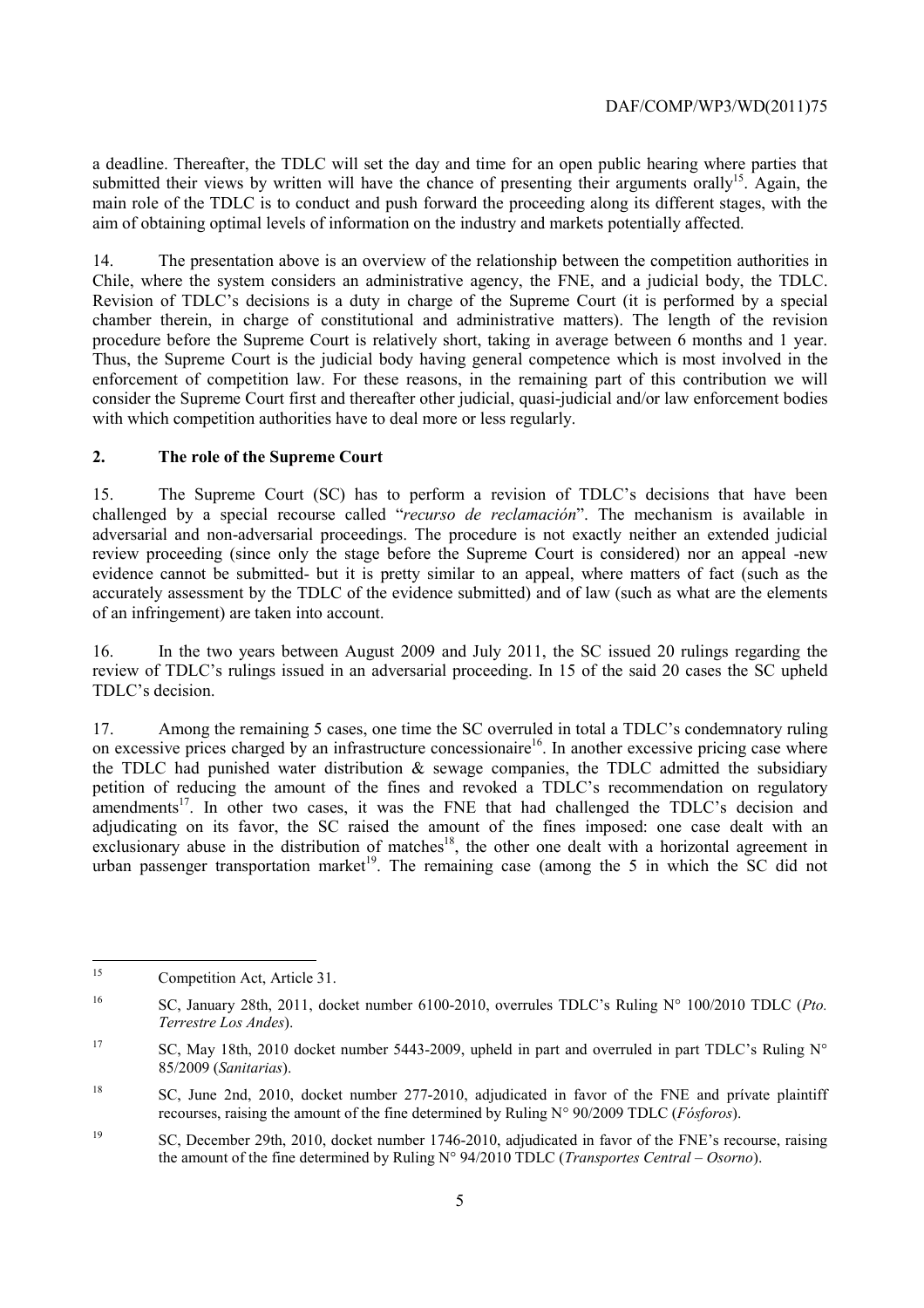dismissed completely the challenge), the SC just limited its decision to overrule TDLC's ruling that had made supporting the plaintiffs all the procedural and attorney fees<sup>20</sup>.

18. The above numbers show significant degrees of deference of the SC regarding TDLC's decisions in adversarial proceedings in the last years. Regarding non-adversarial cases, the degrees of deference are even higher $^{21}$ .

19. The SC also plays a role in reviewing settlements approved during a trial by the TDLC in adversarial proceedings, according to Article 22 of the Competition  $Act^{22}$ . In 2009, the SC was requested for reviewing a landmark settlement where one of the defendants of a cartel case had confessed its participation and agreed to pay USD\$ 1 million. The SC showed again its deference with regards to TDLC's decision on approval, upholding it, with a dissenting vote though<sup>23</sup>.

#### **3. The Constitutional Court**

20. The Constitutional Court *(Tribunal Constitucional*, hereinafter, the "TC") is a special tribunal in charge of the *ex ante* control of constitutionality of legislation and *ex post* control of constitutionality of legislation, its interpretation and other administrative  $\arctanes^{24}$ .

21. According to its legal authority, the TC has issued decisions assessing the conformity to the Constitution of new amendments to the Competition Act. In every case it has performed this task, it has held this conformity, although ancillary statements in its decisions or dissenting votes<sup>25</sup>.

22. The TC may also be requested to assess the constitutionality of the application of a legal provision when a proceeding before the TDLC is still pending. In several cases the TC has declared those requests as non-admissible<sup>26</sup>. In one case, when the  $TC$  adjudicated on the substance, the TC affirmed

 $20\degree$ SC, July 20th, 2011, docket number 2358-2011, overrules in part Ruling  $N^{\circ}$  109/2011 TDLC (*Conservación Patagónica*).

<sup>&</sup>lt;sup>21</sup> In the two years between August 2009 and July 2011, the SC has issued only one ruling in revision of a TDLC's decision issued from a non-adversarial proceeding. It was a merger review case where TDLC's decision was upheld. SC, August 10th, 2010, docket number 68-2010, upheld decision N° 31/2009 TDLC (*Anagra/Soquicom*).

<sup>22</sup> *Vid.* supra footnote number 10.

<sup>23</sup> SC, August 31, 2009, docket number 3344-2009, upheld TDLC's settlement approval decision of April 13<sup>th</sup>, 2009, on case number C 184-08.

<sup>&</sup>lt;sup>24</sup> The core of its regulation is contained in the Political Constitution of the Republic of Chile, articles  $92 -$ 94.

<sup>&</sup>lt;sup>25</sup> The TC by Ruling of October 7th, 2003, docket number 391-2003, made an assessment and held the constitutionality of the amendments that would be introduced by Act N° 19.911/2003 which significantly amended the Competion Act, for instance, by creating the TDLC which replaced the former *Antimonopoly Commissions*. Again, in 2009, the TC by Ruling of June 23th, 2009, docket number 1377-2009, made an assessment and held the constitutionality of the amendments that would be introduced by Act  $N^{\circ}$ 20.361/2009 which amended the Competition Act significantly reinforcing its effectiveness against cartel behavior. In this latter ruling, however, three of the nine members of the TC dissented on the grounds that the new powers against cartels (particularly wiretapping) did not satisfy the constitutionality thresholds due to the absence of proportionality between the means for investigation and the seriousness of the infringement.

<sup>&</sup>lt;sup>26</sup> Particularly, in the famous retail pharmacies cartel case one of the defendants requested the intervention of the TC twice. However, both constitutional claims, grounded on procedural due process infringements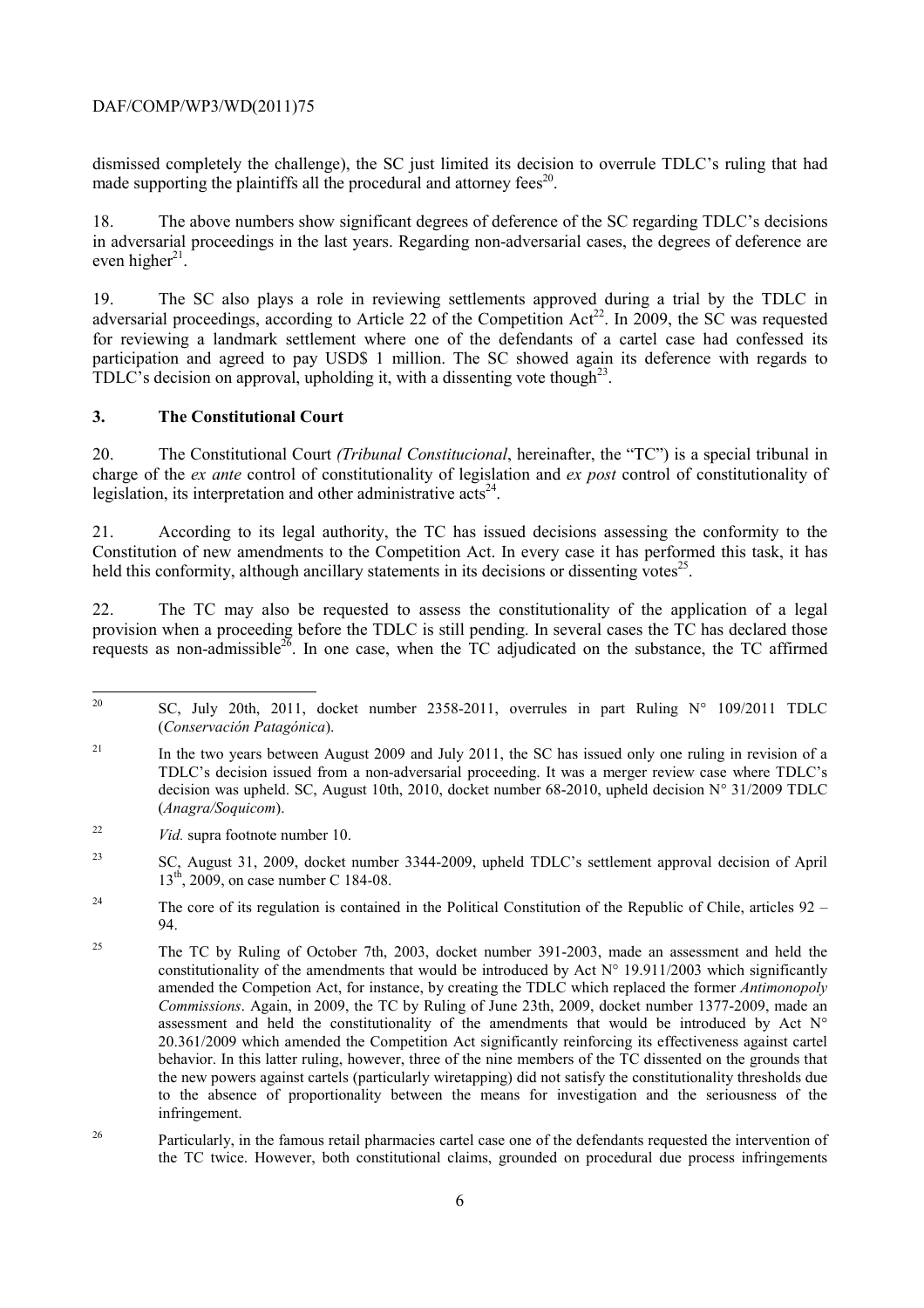TDLC's position according to which reports the TDLC has to issue according to sectorial legislation are not legally challengeable before a superior court<sup>27</sup>.

23. By and large, the role played by the TC do not alters significantly the regular work of competition authorities, in spite of the interest of parties of using this alternative mechanism, very often, just for delaying purposes $^{28}$ .

## **4. The Transparency Council**

-

24. The Transparency Council (*Consejo para la Transparencia*, hereinafter, the "CPLT") is a relatively new body which has quasi-judicial powers in the field of transparency of public bodies and access and availability of the public information and documents they possess. It is regulated by the Transparency Act N° 20.285/2008.

25. The relationship between the competition authorities -particularly the FNE- and this body has been more intense in the last years due to two parallels trends: the efforts of this new body to disseminate a culture of transparency in public management by and large, and the efforts of the FNE to protect the information of its investigations with more and more caution in order to protect the commercial sensitivity of the information the FNE handles and to ensure the effectiveness of its investigations. Those trends have translated into decisions by the CPLT concerning whether the FNE has proceeded according to the Transparency Act provisions when it has denied a request of a specific document or a query on information.

26. The mechanism works as follows. Any person may request to the FNE, as a public body, a specific document or more general information<sup>29</sup>. The FNE may approve the request and hence provide the requested information, or it may approve the request only in part providing partially the requested information, or finally, the FNE can deny it. In cases of partial approval or rejection of the request, the requesting party may submit a claim before the CPLT<sup>30</sup>. Decisions of the CPLT may be challenged before the Court of Appeals $31$ .

27. The requests of information may take place during the FNE's investigation or even once the proceeding before the TDLC has started. Thus, in some cases the FNE has faced strategic requests of information by defendant's attorneys once the trial before the TDLC has begun.

were rejected because of their lack of constitutional relevance. TC, Ruling of March 26<sup>th</sup>, 2009, docket number 1344-2009-INA; and TC, Ruling of July 14<sup>th</sup>, 2009, docket number 1416-09-INA.

<sup>27</sup> TC, Ruling of September 7th, 2010, docket number 1448-09-INA.

<sup>&</sup>lt;sup>28</sup> The strategy of requesting the TC has been used even in merger control proceedings (a supposedly nonadversarial proceeding). A request of this kind has been recently rejected concerning Lan/Tam airlines merger case. TC, Ruling of September 1<sup>st</sup>, 2011, docket number 2046-11-INA.

<sup>29</sup> The general duties of public bodies regarding the Transparency Act consider *Active Transparency duties*, (i.e., making available on their websites, or by other means, significant amounts of information concerning, resources, contracts, etc.), as well as *Passive Transparency duties*, which consider answering to requests by providing the information or documents requested, unless, there is a justification in the Transparency Act for not providing it. During 2009 the FNE received 63 requests for information on these grounds, 104 in 2010 and, so far, has received 54 in 2011.

<sup>&</sup>lt;sup>30</sup> During the years 2010-2011 these proceedings have motivated 7 decisions by the CPLT on requests of information to the FNE.

<sup>&</sup>lt;sup>31</sup> So far, no case involving a request of information to the FNE has been challenged before the Court of Appeals after CPLT's decision.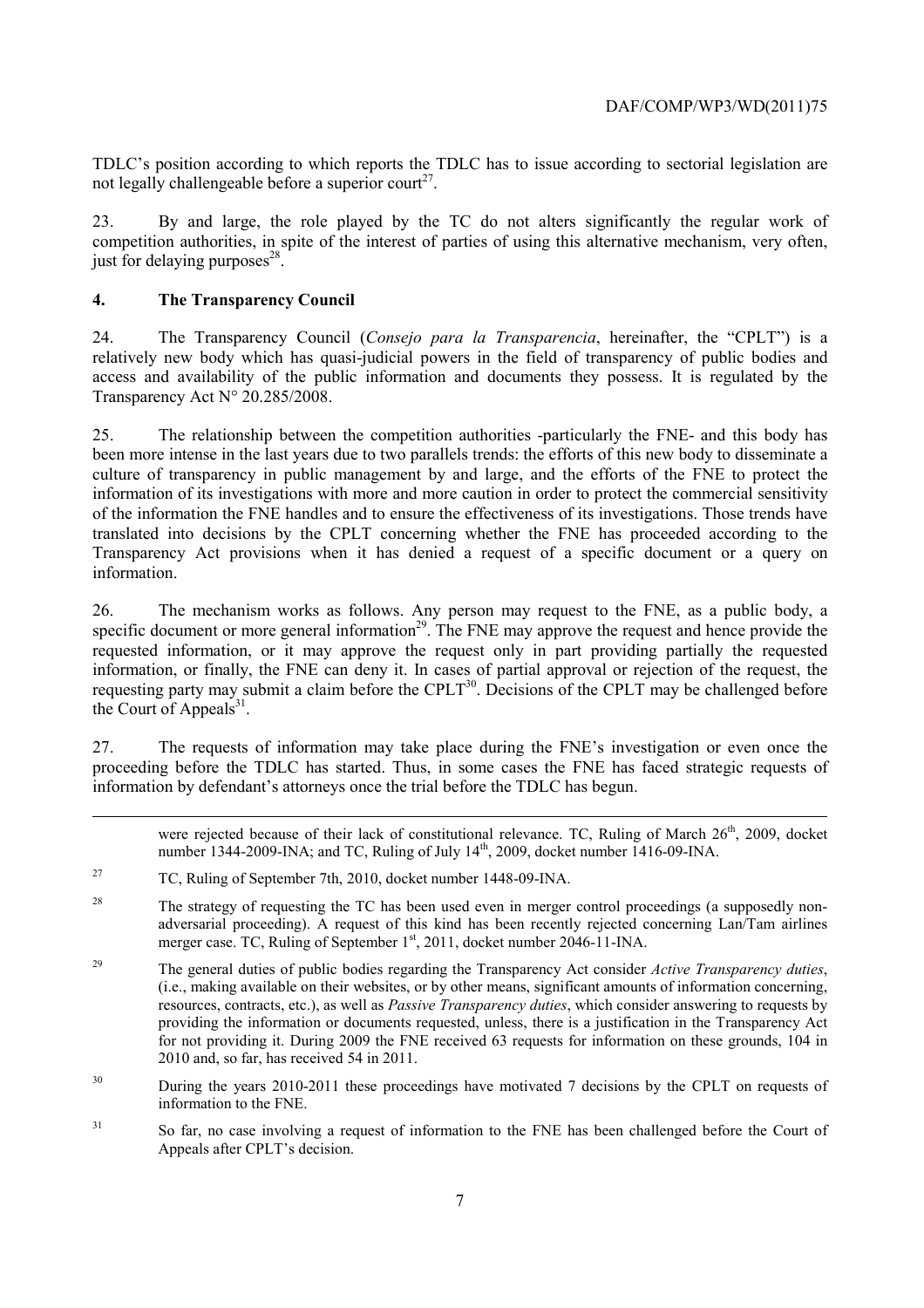28. The Transparency Act provides for several justifications that allow the FNE to deny in total or deny partially requests of information<sup>32</sup>. The CPLT by and large has held that the use of those justifications by the FNE is indeed according to the Transparency Act. For instance, in one case, the CPLT held that "*disclosing the requested information in the current case could affect not only the undertaking's rights but could set a precedent that would make harder for the FNE to accomplish its legal duties that include protecting the public economic order for the common good. Disclosure of information voluntarily provided to the FNE by persons and undertakings would threaten FNE's legal mandates of identifying and assessing the facts that could constitute infringements to the competition law and of monitoring markets, and it seems clear that such a disclosure would be more harmful to the common good than its secrecy."33*

29. The example above shows that the CPLT has a good understanding of FNE's legal duties. It has showed a consistent decision practice so far, without generating significant troubles to the FNE's activities.

#### **5. A Court of Appeals' judge: grant of a warrant for special investigation powers**

30. According to the Competition Act, a warrant issued by a Court of Appeals' judge must be obtained if the FNE pretends to use its special powers (i.e. wiretapping, raids, seizures, etc.) in a specific investigation. This warrant is required in addition to the TDLC's authorization granted previously for the same purposes $34$ .

31. When the amendments that introduced these special powers in the Competition Act came into force in 2009, the FNE's head and higher officers had several meetings with Court of Appeals' presidents, with competition advocacy purposes and also aimed at discussing how coordination on these matters would take place.

32. From then on, all of FNE's requests of warrants have been granted by judges. Only in requests of extensions judges have been more cautious. When assessing these requests, FNE's higher officers have a private meeting with the corresponding judge in order to explain him the request. Judges assess the request on a case by case basis.

33. It is expected that experience will show that the FNE's use of these special powers is an effective tool for investigating hard core cartels<sup>35</sup>, and then judges will become even more familiar with these means for investigating competition law infringements.

#### **6. The civil tribunals for adjudication on private damages actions**

34. Before 2003, there was no provision in the Competition Act regulating private damages actions, so damages claims for antitrust infringements were subject to the common provisions for civil damages

 $32$ Among the justifications provided by the Transparency Act for denying access to public information (articles 20-21), the most frequently argued by the FNE are: (i) the opposition to disclosure by a third party which could be harmed by the disclosure of the information requested; (ii) the disclosure affects the due compliance of statutory duties of the requested body; (iii) the information requested is part of the background for adopting or implementing a future decision, action or policy; (iv) the information requested is needed for legal or judicial defense; (v) the disclosure of the requested information may affect third parties' commercial or economic rights; (vi) the requested information is too generic or broad and its collection would be too onerous, distracting officers from their regular duties.

<sup>33</sup> CPLT's decision of May 25th, 2010, docket number C 576-09, Rc. 7°.

<sup>34</sup> Article 39 letter n) of the Competition Act. *Vid.* supra, footnote 4.

<sup>&</sup>lt;sup>35</sup> In June 2011 the FNE for the first time filed complaints grounded on information requested through the means of wiretapping.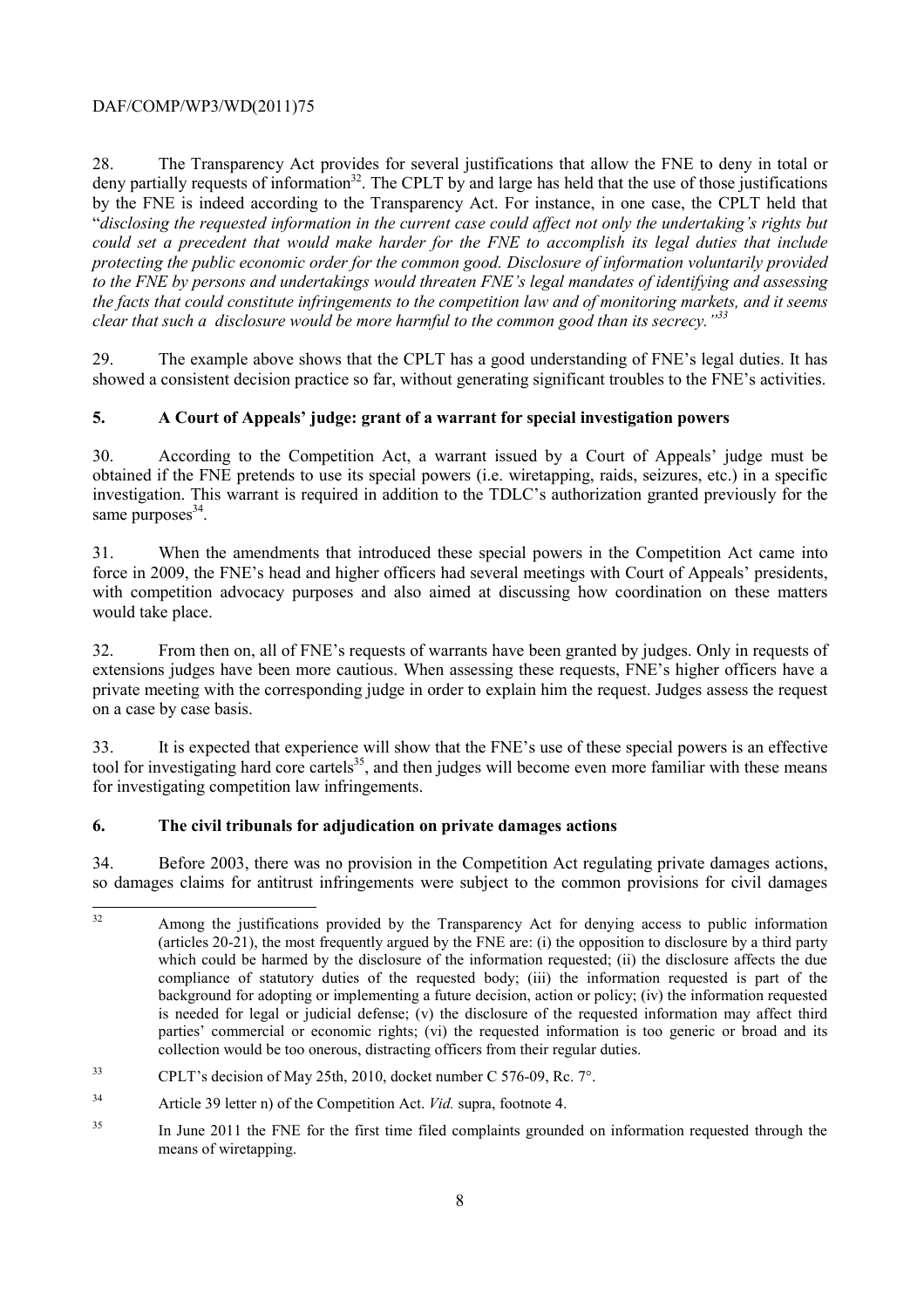contained in the Civil Code<sup>36</sup>. In 2003, an amendment to the Competition Act introduced a new provision that regulates civil actions for damages caused by an antitrust violation<sup>37</sup>.

35. The amendment aimed at reducing the length of private actions proceedings. Even though these actions are under the competence of civil judges –and not the TDLC, the amendment to the Competition Act gave TDLC's decisions an important role in civil proceedings. According to the law, the TDLC's ruling on fact and law cannot be challenged in the corresponding civil suit. This means that the discussion will be the existence of the claimed injury, causality and damages.

36. Notwithstanding the improvements, the number of private actions is still very low. Up to date, no private action based on cartel infringement has been submitted, for instance. This may be due to the absence of procedural incentives such as class actions, which in Chile are only available for consumer protection matters.

37. Due to the limited number of private damages actions submitted so far, competition authorities have not felt compelled to develop advocacy initiatives or other particular exchanges with civil judges on these matters. But if the number of private damages actions increases in the future, it is likely that competition authorities will have more exchanges with these judicial bodies.

# **7. The criminal court and criminal public prosecutor**

38. In cases of obstruction to FNE's investigations, the Competition Act empowers the FNE to petition before a criminal judge the imposition of prison up to 15 days to the investigated individual, after an authorization by the TDLC has been issued. This provision, however, has rarely been used.

39. On the other hand, the Chilean 1874 Penal Code contains old provisions that could potentially be applicable to individuals participating in a cartel but these provisions' scope is not clear. These provisions seem to be not easy to enforce. Substantive requirements include the identification of the "natural price" of the goods or services exchanged and to prove fraud and, in anyway, in case of conviction, effective prison is very unlikely to be imposed due to the benefits provided by penal law that allow substituting prison in cases of first penal infringements having low sanctions as it is in this case.

40. Currently, there is an ongoing criminal proceeding against some individuals that participated in a cartel. We are looking forward to the ruling the criminal judges may issue on this case.

41. So far, the FNE has developed initiatives aimed at coordinating criminal law and competition law enforcement policies in cartel cases. However, Criminal prosecutors feel backed by their discretionary powers to enforce the criminal provisions of the Penal Code as they wish, and do not seem willing to resign to those powers. This makes even more interesting the ruling the criminal judges may issue on the case mentioned above, since it will provide the framework for future efforts aimed at achieving the said coordination.

 $36$ Section starting at Art. 2314, Civil Code, for torts or non-contractual damages.

<sup>37</sup> Article 30 of the Competition Act provides that "*The damage claim that may result from the anticompetitive conduct judged as such by a final ruling of the Competition Tribunal, shall be filed in the competent civil court according to the general rules, and shall be handled according to the summary proceedings established in Book III Title XI of the Civil Procedure Code. / The competent civil court, when ruling on the damage claim, shall base its ruling on the conduct, actions and legal classification thereof, as established by the decision of the Competition Tribunal."*